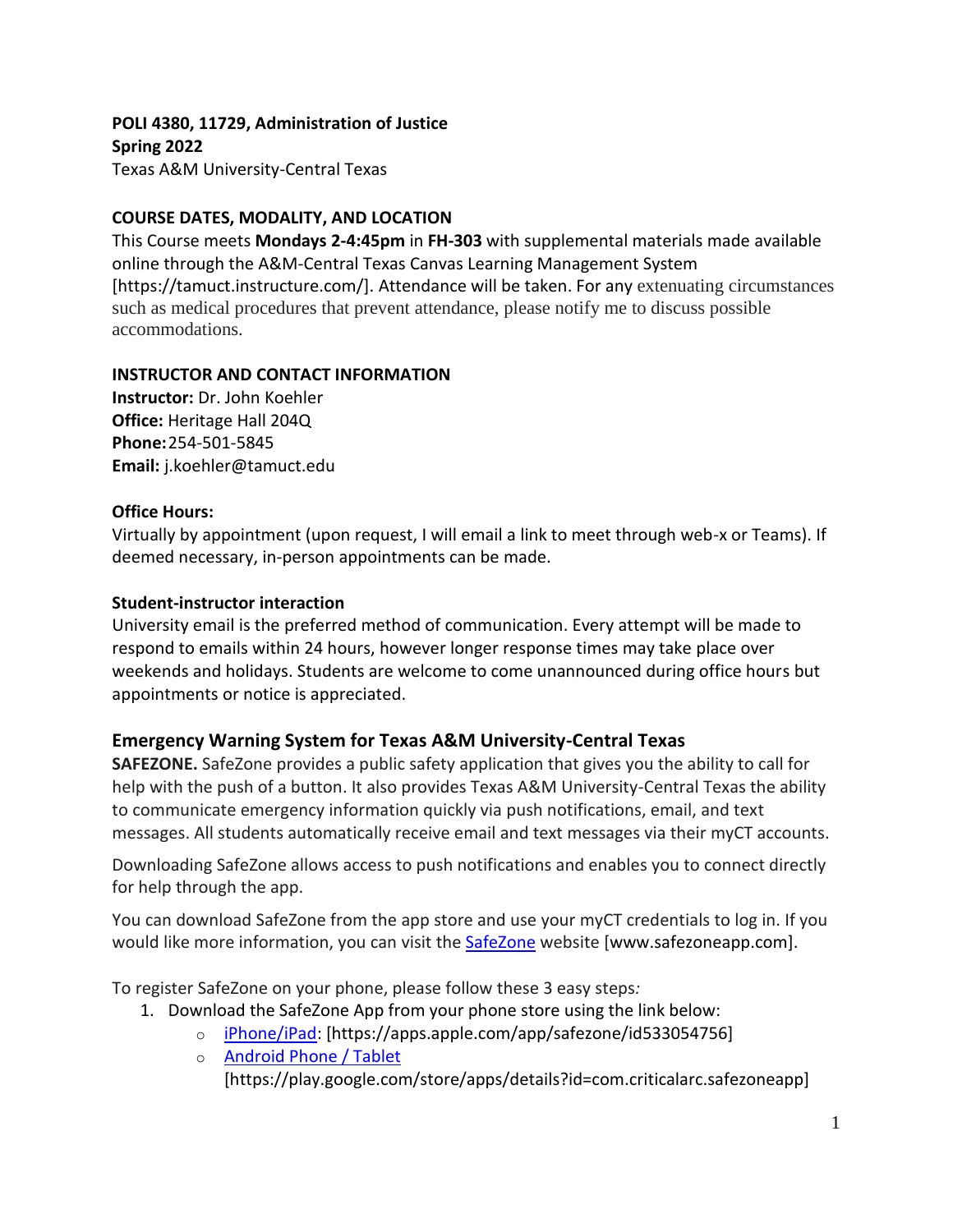- 2. Launch the app and enter your myCT email address (e.g. {name}@tamuct.edu)
- 3. Complete your profile and accept the terms of service

### **COURSE INFORMATION**

#### **Course Overview and description**

**Analyze the structure, function, and interrelationship of the components of the criminal justice system at the federal, state, and local levels, including the history and philosophy of criminal justice in a democratic society.**

#### **Student Learning Outcomes**

- *1.* Identify key characteristics of the American justice system, particularly related to criminal law
- *2.* Appraise various understandings of the concept of "justice"
- *3.* Compare and contrast criticisms and reform efforts in criminal justice
- *4.* Identify how the justice system creates and implements public policy

#### **Required Reading and Textbook(s)**

Articles:

Reisch, Michael. "Defining social justice in a socially unjust world." Families in Society83, no. 4 (2002): 343-354.

Recommended text:

Porto, Brian L. 2017. *May It Please the Court, Third Edition*. CRC Press: Boca Raton, FL.

#### **COURSE REQUIREMENTS**

Course Requirements: (include point values for each- not just a percentage)

| Assignment                   | <b>Points</b>            | Percentage         |
|------------------------------|--------------------------|--------------------|
| <b>Discussion Board</b>      | 150                      | 15                 |
| Research Paper 1             | 100                      | 10                 |
| Research Paper 2             | 100                      | 10                 |
| Midterm                      | 250                      | 25                 |
| Attendance and participation | 100                      | 10                 |
| Final Exam                   | 300                      | 30                 |
| <b>Total Possible</b>        | 1000                     | 100                |
| $895+ = A$<br>795-894=B      | $595-694=D$<br>695-794=C | 594 or lower = $F$ |

#### **Grading Criteria Rubric and Conversion**

Discussion boards will open once a week on Canvas. They will require responses to particular questions related to readings or current events. Comments must be meaningful, useful, and most importantly, respectful. Expectations for the paper are provided below. Short quizzes will be given both online and in class. Their purpose is to ensure that students are retaining important concepts and to assist students in preparing for the exams. The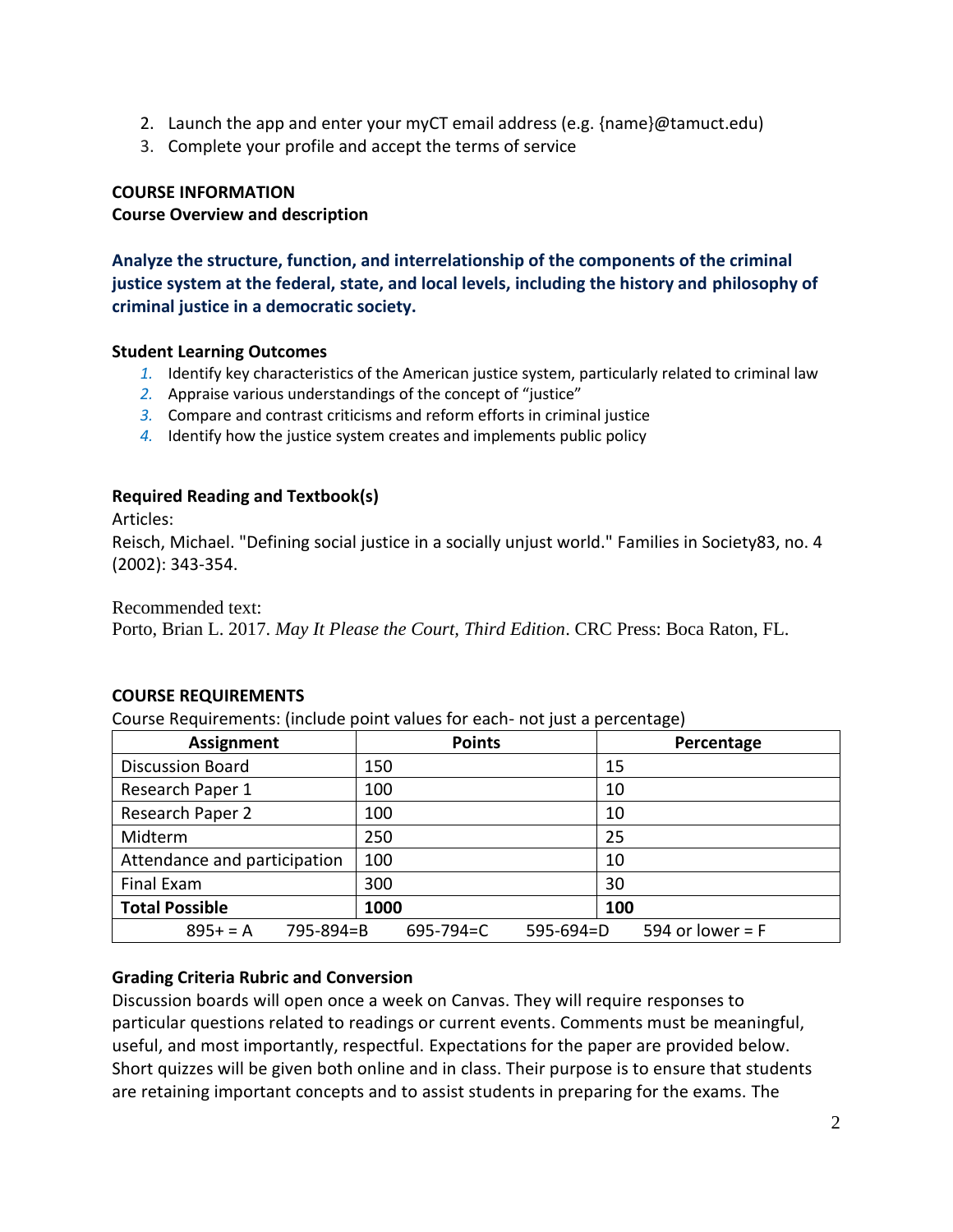attendance score will be reduced by 1 percentage point for each unexcused absence. Exams will contain a mixture of question types such as short answer and multiple-choice questions, the final exam is cumulative.

Each student will be responsible for completing two research paper of approximately **5 pages due Feb 28 and Apr 18.** Any papers turned in after this time will be considered late. Each day late will result in the loss a full letter grade.

Formatting guidelines are as follows: double-spaced lines, one-inch margins (i.e., top, bottom, left, and right), and Times New Roman font. A bibliography must be included and follow American Political Science Association Style for citations. Papers will be graded based on grammar, content, and clarity.

Paper #1: Choose a state. Identify major issues within that state related to criminal justice and evaluate some distinctive approaches (examples: sentencing laws; stand your ground laws)

Paper#2: Identify a few major weaknesses within the criminal justice system and present reform propositions for those issues. This is not just an opinion paper. I want facts and statistics showing clear problems along with realistic reform proposals.

## **Posting of Grades**

Grades will be posted on Canvas within a couple of days of each assignment.

#### **Grading Policies**

Late work will reduced one letter grade for each day late. No exam will be made up without an excused absence. Make up exams are scheduled at the instructor's convenience.

|                         | <b>Title</b>         | <b>Readings</b> | <b>Assignments</b> |
|-------------------------|----------------------|-----------------|--------------------|
| Week 1<br><b>Jan 17</b> | No Class MLK JR. Day |                 |                    |
| Week 2                  | Defining Justice     | Chigas 2000     |                    |
| <b>Jan 24</b>           |                      |                 |                    |
| Week 3                  | Courts and Judges    | Sen 2021        |                    |
| <b>Jan 31</b>           |                      |                 |                    |

# **COURSE OUTLINE AND CALENDAR**

**Complete Course Calendar**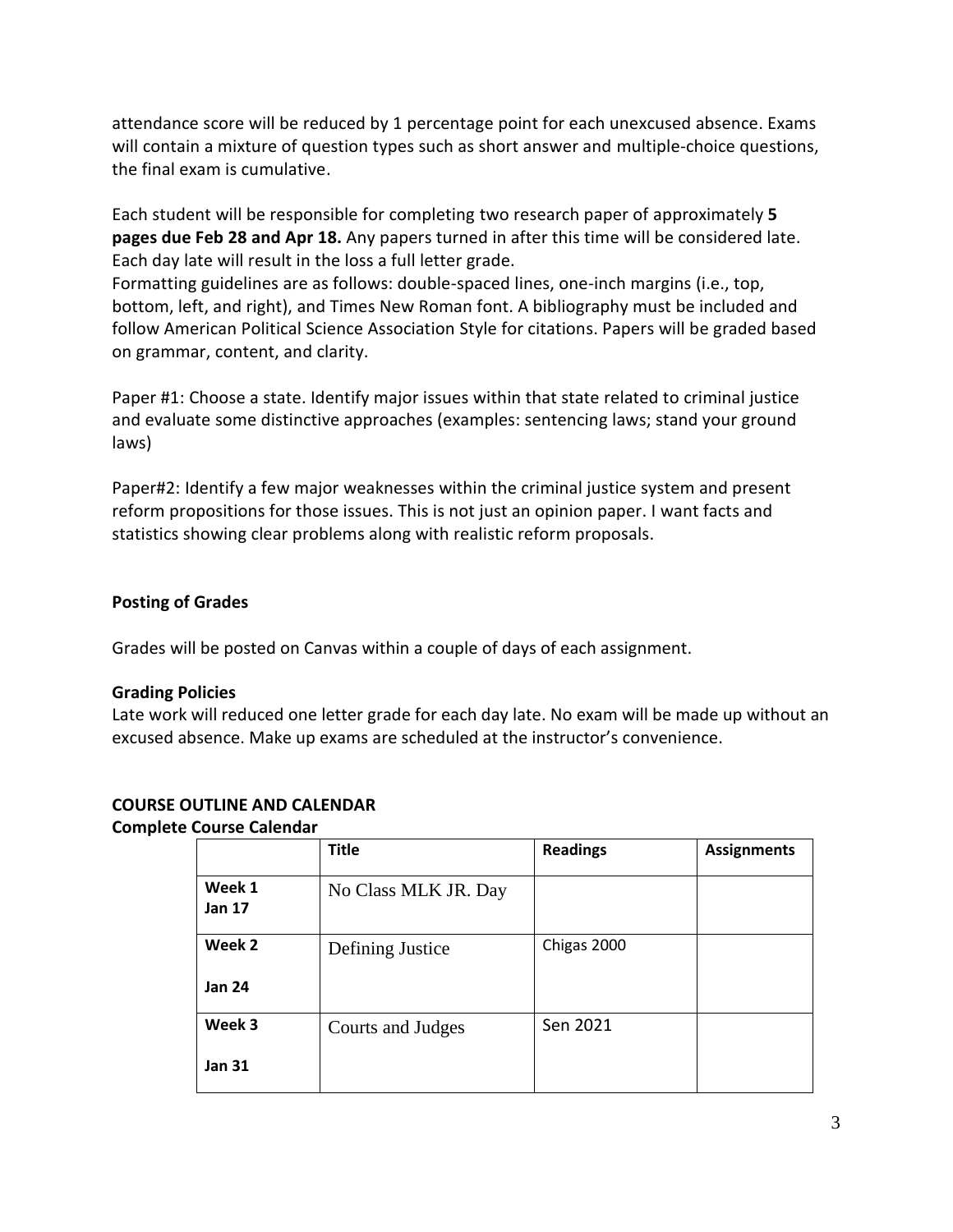| Week 4              | <b>Court Structure and</b>    | Weinstein-Tull 2020   |                   |
|---------------------|-------------------------------|-----------------------|-------------------|
|                     | Procedures                    |                       |                   |
| Feb <sub>7</sub>    |                               |                       |                   |
| Week 5              | Lawyers and Lawyering         | Carle and             |                   |
|                     |                               | cummings 2018         |                   |
| <b>Feb 14</b>       |                               |                       |                   |
| Week 6              | <b>Judicial Selection</b>     | Moyer, Szmer,         |                   |
|                     |                               | Haire, &              |                   |
| <b>Feb 21</b>       |                               | Christensen 2021      |                   |
| Week 7              | Norm Enforcement:             | Bateson 2021          | Paper 1 due       |
|                     | criminal justice              |                       |                   |
| Feb <sub>28</sub>   |                               |                       |                   |
|                     | Jailing debtors               |                       |                   |
| Week 8              | Dispute Resolution: Civil     | Boldt et al 2021      |                   |
|                     | justice                       |                       |                   |
| Mar 7               |                               |                       |                   |
|                     |                               |                       |                   |
| Week 9              | <b>Spring Break Mar 14-18</b> |                       |                   |
|                     | <b>No Class</b>               |                       |                   |
| <b>Mar 14</b>       |                               |                       |                   |
| Week 10             | Appellate policy making       |                       |                   |
|                     |                               |                       |                   |
| <b>Mar 21</b>       |                               |                       |                   |
|                     |                               |                       |                   |
| Week 11             | <b>Midterm Exam</b>           |                       | <b>Midterm</b>    |
|                     |                               |                       | Exam              |
| <b>Mar 28</b>       |                               |                       |                   |
| Week 12             | Legal and Political           | <b>Moyer 2021</b>     |                   |
|                     | Influences                    |                       |                   |
| Apr 4               |                               |                       |                   |
| Week 13             | Limitations of the            | Menkel-Meadow<br>2020 |                   |
|                     | Judiciary                     |                       |                   |
| April 11<br>Week 14 | Policing, high tech           |                       | Paper 2 due       |
|                     | policing, racial profiling    | Fine, Rowan, and      |                   |
| Apr 18              |                               | Simmons 2019          |                   |
| Week 15             | Social Justice:               | Reisch 2002           |                   |
|                     | <b>Affirmative Action</b>     |                       |                   |
| Apr 25              |                               |                       |                   |
| Week 16             | <b>Capital Punishment</b>     |                       |                   |
|                     |                               | Seeds 2018            |                   |
| May 2               |                               |                       |                   |
| Week 17             |                               | <b>TBA</b>            |                   |
|                     | TBA and Course wrap-up        |                       |                   |
| May 9               |                               |                       |                   |
|                     | <b>Final Exam May 9</b>       |                       | <b>Final Exam</b> |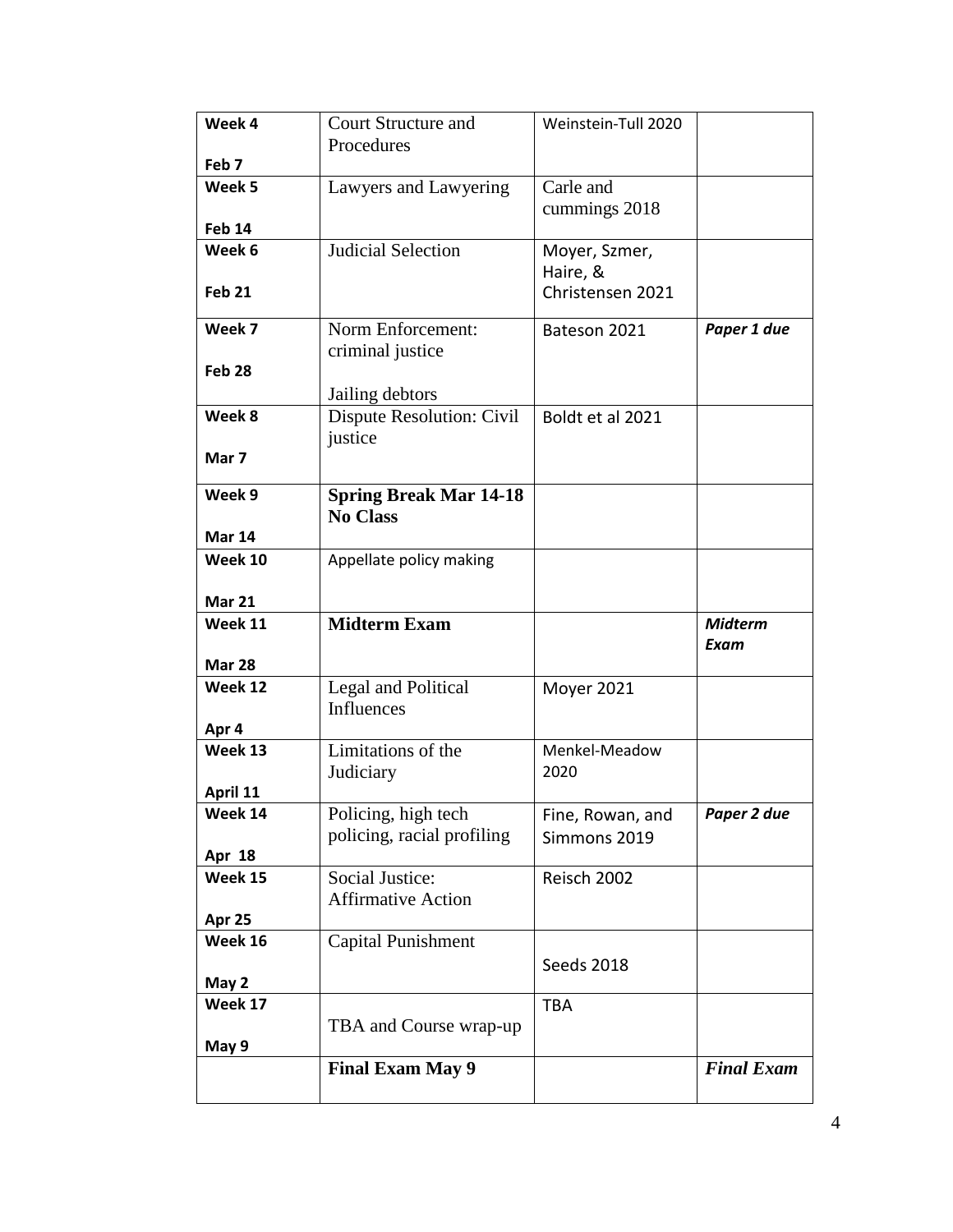## **Important University Dates**

## *https://www.tamuct.edu/registrar/academic-calendar.html*

#### **Technology Requirements**

This course will use the A&M-Central Texas Instructure Canvas learning management system. **We strongly recommend the latest versions of Chrome or Firefox browsers. Canvas no longer supports any version of Internet Explorer.**

Logon to A&M-Central Texas Canvas [https://tamuct.instructure.com/] or access Canvas through the TAMUCT Online link in myCT [https://tamuct.onecampus.com/]. You will log in through our Microsoft portal.

Username: Your MyCT email address. Password: Your MyCT password

#### **Canvas Support**

Use the Canvas Help link, located at the bottom of the left-hand menu, for issues with Canvas. You can select "Chat with Canvas Support," submit a support request through "Report a Problem," or call the Canvas support line: 1-844-757-0953.

For issues related to course content and requirements, contact your instructor.

## **Online Proctored Testing**

A&M-Central Texas uses Proctorio for online identity verification and proctored testing. This service is provided at no direct cost to students. If the course requires identity verification or proctored testing, the technology requirements are: Any computer meeting the minimum computing requirements, plus web camera, speaker, and microphone (or headset). Proctorio also requires the Chrome web browser with their custom plug in.

#### **Other Technology Support**

For log-in problems, students should contact Help Desk Central, 24 hours a day, 7 days a week

Email: [helpdesk@tamu.edu](mailto:helpdesk@tamu.edu) Phone: (254) 519-5466 [Web Chat:](http://hdc.tamu.edu/) [http://hdc.tamu.edu] *Please let the support technician know you are an A&M-Central Texas student.*

# **UNIVERSITY RESOURCES, PROCEDURES, AND GUIDELINES**

#### **Drop Policy**

If you discover that you need to drop this class, you must complete the [Drop Request](https://dynamicforms.ngwebsolutions.com/casAuthentication.ashx?InstID=eaed95b9-f2be-45f3-a37d-46928168bc10&targetUrl=https%3A%2F%2Fdynamicforms.ngwebsolutions.com%2FSubmit%2FForm%2FStart%2F53b8369e-0502-4f36-be43-f02a4202f612) Dynamic Form through Warrior Web.

[https://dynamicforms.ngwebsolutions.com/casAuthentication.ashx?InstID=eaed95b9-f2be-45f3-a37d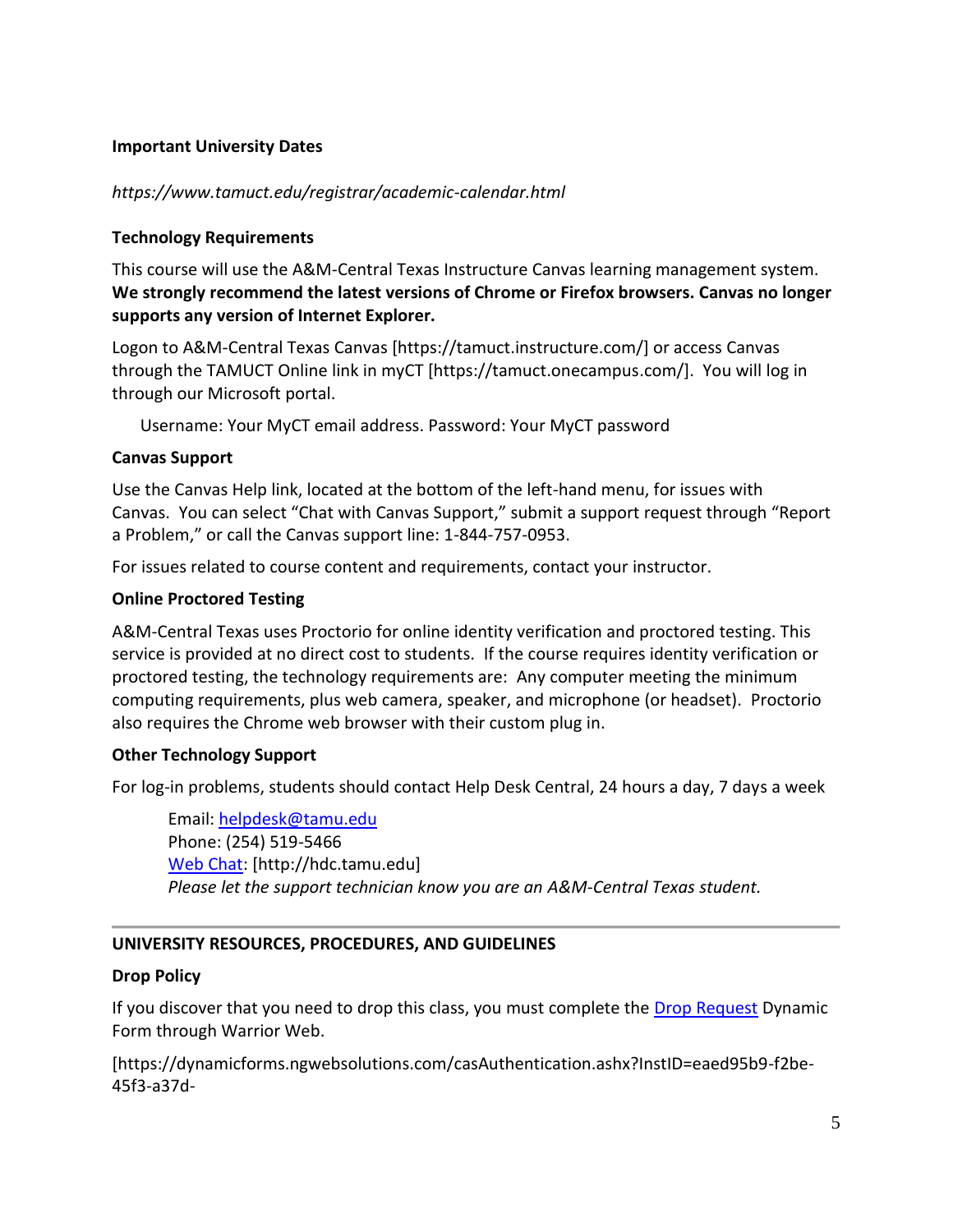46928168bc10&targetUrl=https%3A%2F%2Fdynamicforms.ngwebsolutions.com%2FSubmit%2F Form%2FStart%2F53b8369e-0502-4f36-be43-f02a4202f612].

Faculty cannot drop students; this is always the responsibility of the student. The Registrar's Office will provide a deadline on the Academic Calendar for which the form must be completed. Once you submit the completed form to the Registrar's Office, you must go into Warrior Web and confirm that you are no longer enrolled. If you still show as enrolled, FOLLOW-UP with the Registrar's Office immediately. You are to attend class until the procedure is complete to avoid penalty for absence. Should you miss the drop deadline or fail to follow the procedure, you will receive an F in the course, which may affect your financial aid and/or VA educational benefits.

# **Academic Integrity**

Texas A&M University-Central Texas values the integrity of the academic enterprise and strives for the highest standards of academic conduct. A&M-Central Texas expects its students, faculty, and staff to support the adherence to high standards of personal and scholarly conduct to preserve the honor and integrity of the creative community. Any deviation by students from this expectation may result in a failing grade for the assignment and potentially a failing grade for the course. All academic misconduct concerns will be referred to the Office of Student Conduct. When in doubt on collaboration, citation, or any issue, please contact your instructor before taking a course of action.

For more [information](https://nam04.safelinks.protection.outlook.com/?url=https%3A%2F%2Fwww.tamuct.edu%2Fstudent-affairs%2Fstudent-conduct.html&data=04%7C01%7Clisa.bunkowski%40tamuct.edu%7Ccfb6e486f24745f53e1a08d910055cb2%7C9eed4e3000f744849ff193ad8005acec%7C0%7C0%7C637558437485252160%7CUnknown%7CTWFpbGZsb3d8eyJWIjoiMC4wLjAwMDAiLCJQIjoiV2luMzIiLCJBTiI6Ik1haWwiLCJXVCI6Mn0%3D%7C1000&sdata=yjftDEVHvLX%2FhM%2FcFU0B99krV1RgEWR%2BJ%2BhvtoR6TYk%3D&reserved=0) regarding the Student Conduct process, [https://www.tamuct.edu/student-affairs/student-conduct.html].

If you know of potential honor violations by other students, you may [submit](https://nam04.safelinks.protection.outlook.com/?url=https%3A%2F%2Fcm.maxient.com%2Freportingform.php%3FTAMUCentralTexas%26layout_id%3D0&data=04%7C01%7Clisa.bunkowski%40tamuct.edu%7Ccfb6e486f24745f53e1a08d910055cb2%7C9eed4e3000f744849ff193ad8005acec%7C0%7C0%7C637558437485262157%7CUnknown%7CTWFpbGZsb3d8eyJWIjoiMC4wLjAwMDAiLCJQIjoiV2luMzIiLCJBTiI6Ik1haWwiLCJXVCI6Mn0%3D%7C1000&sdata=CXGkOa6uPDPX1IMZ87z3aZDq2n91xfHKu4MMS43Ejjk%3D&reserved=0) a report, [https://cm.maxient.com/reportingform.php?TAMUCentralTexas&layout\_id=0].

# **Academic Accommodations**

At Texas A&M University-Central Texas, we value an inclusive learning environment where every student has an equal chance to succeed and has the right to a barrier-free education. The Warrior Center for Student Success, Equity and Inclusion is responsible for ensuring that students with a disability receive equal access to the university's programs, services and activities. If you believe you have a disability requiring reasonable accommodations, please contact the Office of Access and Inclusion, WH-212; or call (254) 501-5836. Any information you provide is private and confidential and will be treated as such.

For more information, please visit our [Access & Inclusion](https://tamuct.instructure.com/courses/717) Canvas page (log-in required) [https://tamuct.instructure.com/courses/717]

# **Important information for Pregnant and/or Parenting Students**

Texas A&M University-Central Texas supports students who are pregnant and/or parenting. In accordance with requirements of Title IX and related guidance from US Department of Education's Office of Civil Rights, the Dean of Student Affairs' Office can assist students who are pregnant and/or parenting in seeking accommodations related to pregnancy and/or parenting. Students should seek out assistance as early in the pregnancy as possible. For more information, please visit **Student Affairs** [https://www.tamuct.edu/student-affairs/pregnant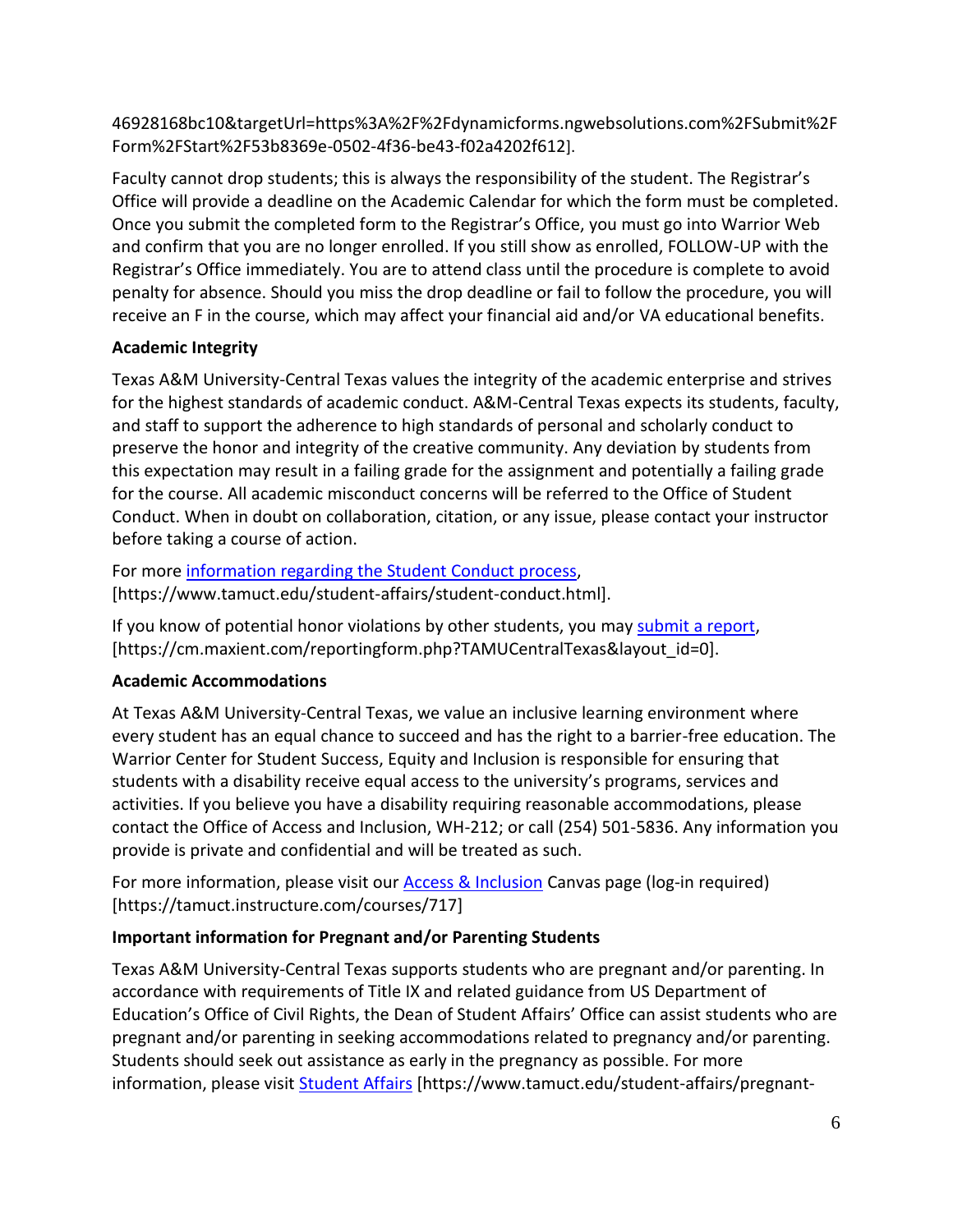and-parenting-students.html]. Students may also contact the institution's Title IX Coordinator. If you would like to read more about these [requirements and guidelines](http://www2.ed.gov/about/offices/list/ocr/docs/pregnancy.pdf) online, please visit the website [http://www2.ed.gov/about/offices/list/ocr/docs/pregnancy.pdf].

Title IX of the Education Amendments Act of 1972 prohibits discrimination on the basis of sex and gender–including pregnancy, parenting, and all related conditions. A&M-Central Texas is able to provide flexible and individualized reasonable accommodation to pregnant and parenting students. All pregnant and parenting students should contact the Associate Dean in the Division of Student Affairs at (254) 501-5909 to seek out assistance. Students may also contact the University's Title IX Coordinator.

# **Tutoring**

Tutoring is available to all A&M-Central Texas students, both virtually and in-person. Student success coaching is available online upon request.

If you have a question, are interested in becoming a tutor, or in need of success coaching contact the Warrior Center for Student Success, Equity and Inclusion at (254) 501-5836, visit the Warrior Center at 212 Warrior Hall, or by emailing [WarriorCenter@tamuct.edu.](mailto:WarriorCenter@tamuct.edu)

To schedule tutoring sessions and view tutor availability, please visit Tutor [Matching](https://tutormatchingservice.com/TAMUCT) [Services](https://tutormatchingservice.com/TAMUCT) [https://tutormatchingservice.com/TAMUCT] or visit the Tutoring Center in 111 Warrior Hall.

Chat live with a remote tutor 24/7 for almost any subject from on your computer! Tutor.com is an online tutoring platform that enables A&M-Central Texas students to log in and receive online tutoring support at no additional cost. This tool provides tutoring in over 40 subject areas except writing support. Access Tutor.com through Canvas.

# **University Writing Center**

University Writing Center: Located in Warrior Hall 416, the University Writing Center (UWC) at Texas A&M University–Central Texas (A&M–Central Texas) is a free service open to all A&M– Central Texas students. For the Spring 2022 semester, the hours of operation are from 10:00 a.m.-5:00 p.m. Monday thru Thursday in Warrior Hall 416 (with online tutoring available every hour as well) with satellite hours available online only Monday thru Thursday from 6:00-9:00 p.m. and Saturday 12:00-3:00 p.m.

Tutors are prepared to help writers of all levels and abilities at any stage of the writing process. While tutors will not write, edit, or grade papers, they will assist students in developing more effective composing practices. By providing a practice audience for students' ideas and writing, our tutors highlight the ways in which they read and interpret students' texts, offering guidance and support throughout the various stages of the writing process. In addition, students may work independently in the UWC by checking out a laptop that runs the Microsoft Office suite and connects to WIFI, or by consulting our resources on writing, including all of the relevant style guides. Whether you need help brainstorming ideas, organizing an essay, proofreading, understanding proper citation practices, or just want a quiet place to work, the UWC is here to help!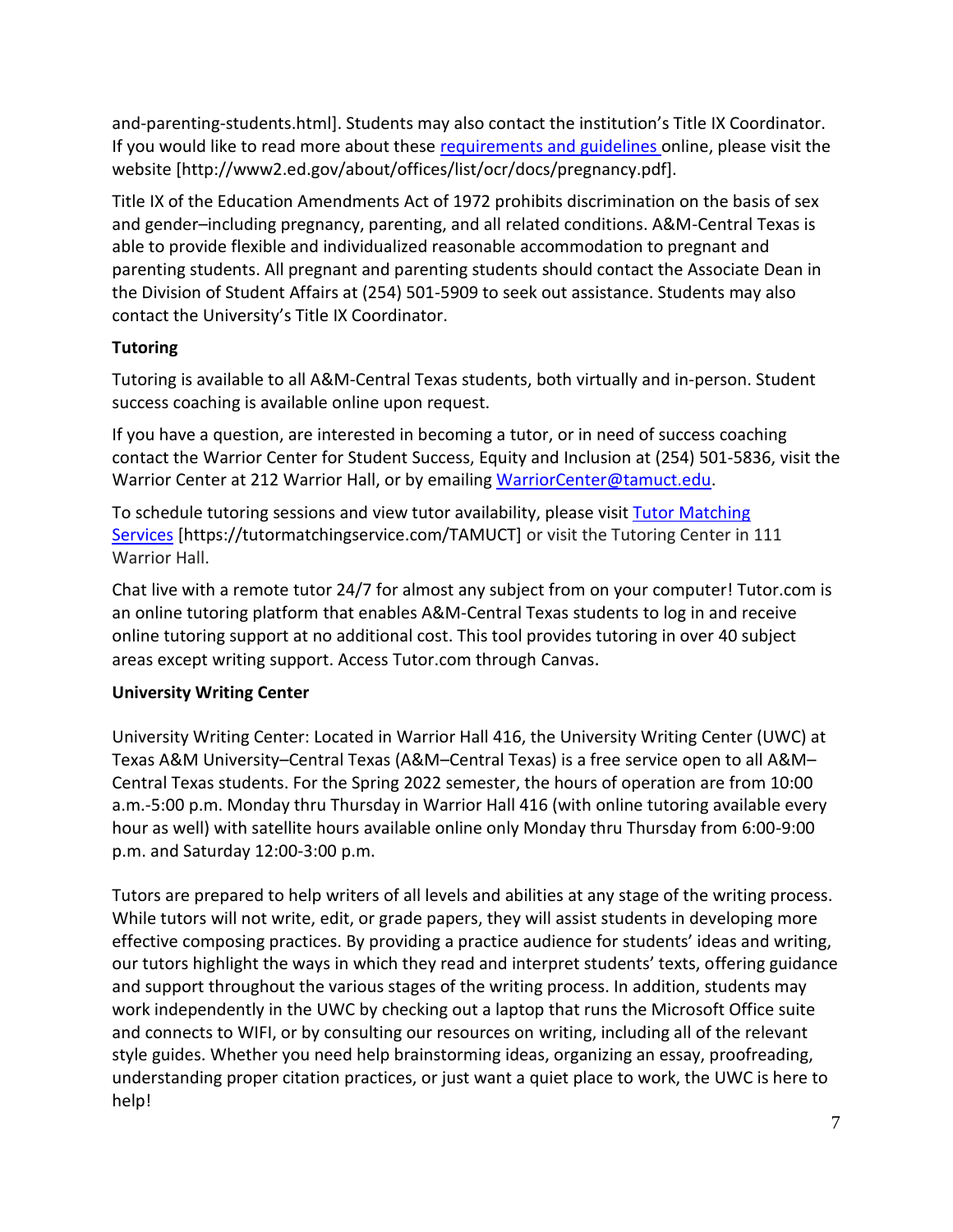Students may arrange a one-to-one session with a trained and experienced writing tutor by making an appointment via [WCOnline](https://tamuct.mywconline.com/) [https://tamuct.mywconline.com/]. In addition, you can email Dr. Bruce Bowles Jr. at bruce.bowles@tamuct.edu if you have any questions about the UWC, need any assistance with scheduling, or would like to schedule a recurring appointment with your favorite tutor by making an appointment via [WCOnline](https://tamuct.mywconline.com/)

[https://tamuct.mywconline.com/]. In addition, you can email Dr. Bruce Bowles Jr. at bruce.bowles@tamuct.edu if you have any questions about the UWC, need any assistance with scheduling, or would like to schedule a recurring appointment with your favorite tutor.

# **University Library**

The University Library provides many services in support of research across campus and at a distance. We offer over 200 electronic databases containing approximately 400,000 eBooks and 82,000 journals, in addition to the 96,000 items in our print collection, which can be mailed to students who live more than 50 miles from campus. Research guides for each subject taught at A&M-Central Texas are available through our website to help students navigate these resources. On campus, the library offers technology including cameras, laptops, microphones, webcams, and digital sound recorders.

Research assistance from a librarian is also available 24 hours a day through our online chat service, and at the reference desk when the library is open. Research sessions can be scheduled for more comprehensive assistance, and may take place virtually through WebEx, Microsoft Teams or in-person at the library. Schedule an [appointment](https://nam04.safelinks.protection.outlook.com/?url=https%3A%2F%2Ftamuct.libcal.com%2Fappointments%2F%3Fg%3D6956&data=04%7C01%7Clisa.bunkowski%40tamuct.edu%7Cde2c07d9f5804f09518008d9ab7ba6ff%7C9eed4e3000f744849ff193ad8005acec%7C0%7C0%7C637729369835011558%7CUnknown%7CTWFpbGZsb3d8eyJWIjoiMC4wLjAwMDAiLCJQIjoiV2luMzIiLCJBTiI6Ik1haWwiLCJXVCI6Mn0%3D%7C3000&sdata=KhtjgRSAw9aq%2FoBsB6wyu8b7PSuGN5EGPypzr3Ty2No%3D&reserved=0)

[here](https://nam04.safelinks.protection.outlook.com/?url=https%3A%2F%2Ftamuct.libcal.com%2Fappointments%2F%3Fg%3D6956&data=04%7C01%7Clisa.bunkowski%40tamuct.edu%7Cde2c07d9f5804f09518008d9ab7ba6ff%7C9eed4e3000f744849ff193ad8005acec%7C0%7C0%7C637729369835011558%7CUnknown%7CTWFpbGZsb3d8eyJWIjoiMC4wLjAwMDAiLCJQIjoiV2luMzIiLCJBTiI6Ik1haWwiLCJXVCI6Mn0%3D%7C3000&sdata=KhtjgRSAw9aq%2FoBsB6wyu8b7PSuGN5EGPypzr3Ty2No%3D&reserved=0) [https://tamuct.libcal.com/appointments/?g=6956]. Assistance may cover many topics, including how to find articles in peer-reviewed journals, how to cite resources, and how to piece together research for written assignments.

Our 27,000-square-foot facility on the A&M-Central Texas main campus includes student lounges, private study rooms, group work spaces, computer labs, family areas suitable for all ages, and many other features. Services such as interlibrary loan, TexShare, binding, and laminating are available. The library frequently offers workshops, tours, readings, and other events. For more information, please visit our Library [website](https://nam04.safelinks.protection.outlook.com/?url=https%3A%2F%2Ftamuct.libguides.com%2Findex&data=04%7C01%7Clisa.bunkowski%40tamuct.edu%7C7d8489e8839a4915335f08d916f067f2%7C9eed4e3000f744849ff193ad8005acec%7C0%7C0%7C637566044056484222%7CUnknown%7CTWFpbGZsb3d8eyJWIjoiMC4wLjAwMDAiLCJQIjoiV2luMzIiLCJBTiI6Ik1haWwiLCJXVCI6Mn0%3D%7C1000&sdata=2R755V6rcIyedGrd4Os5rkgn1PvhHKU3kUV1vBKiHFo%3D&reserved=0) [http://tamuct.libguides.com/index].

# **A Note about Sexual Violence at A&M-Central Texas**

Sexual violence is a serious safety, social justice, and public health issue. The university offers support for anyone struggling with these issues. University faculty are mandated reporters, so if someone discloses that they were sexually assaulted (or a victim of Domestic/Dating Violence or Stalking) while a student at TAMUCT, faculty members are required to inform the Title IX Office. If you want to discuss any of these issues confidentially, you can do so through Student Wellness and Counseling (254-501-5955) located on the second floor of Warrior Hall (207L).

Sexual violence can occur on our campus because predators often feel emboldened, and victims often feel silenced or shamed. It is incumbent on ALL of us to find ways to actively create environments that tell predators we don't agree with their behaviors and tell survivors